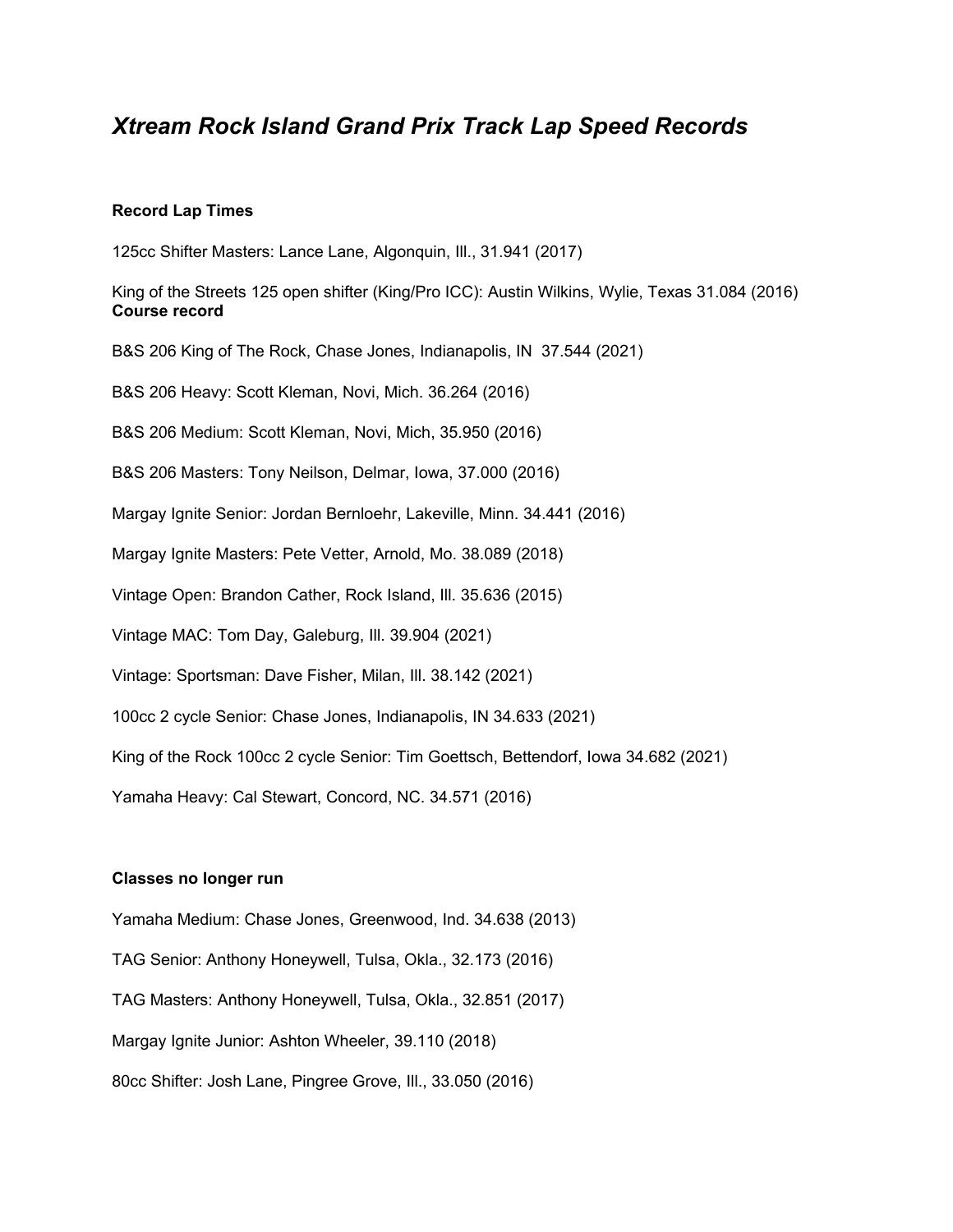4-Cycle Clone Medium: Gary Lawson, Mentor, Ohio 36.425 (2013) 4-Cycle Clone Heavy: Scott Kleman, Novi, Mich., 36.264 (2016) 125cc Shifter/Stock Moto: Jordon Musser, Coppell, Texas 31.976 (2013) Pro Open: Mason Chelootz, Houston, Texas 32.182 (2013) Leopard: Mason Chelootz, Houston, Texas 32.880 (2013) TAG Junior: Killian Keaveny, Annandale, Minn. 32.972 (2013) Rotax Senior: Sam Beasley, LeRoy, Iowa, 33.333 (2011). 2-Cycle Pipe Heavy: Mike Welsh, Davenport, Iowa, 34.180 (2005). 2-Cycle Controlled Super Stock: Jason North, Devonshire, Bermuda, 35.865 2000). 2-Cycle Senior Sportsman: Gary Lawson, Mentor, Ohio, 36.834 (2005). 4-Cycle Light: Dustin Morris, Birdsboro, Pa., 37.813 (2003). 4-Cycle Medium: Billy Dickson, West Decatur, Pa., 37.041 (2005). 4-Cycle Heavy: Gary Lawson, Mentor, Ohio, 37.350 (2006). 4-Cycle Super Heavy: Andy Cook, Taylor Ridge, Ill., 40.419 (1999). 4-Cycle Super Stock: Contested before lap times were first recorded. 4-Cycle Senior Animal Heavy: Billy Dickson, West Decatur, Pa., 35.543 (2005). 4-Cycle Sportsman: Contested before lap times were first recorded. Rumble at The Rock (4-Cycle Animal Medium): Jason Birdsell, St. Joseph, Ill., 35.867 (2006). 125cc Shifter (Pro ICC): Kyle Wiegand, Bargersville, Ind., 31.476 (2005). 125cc Moto Shifter (semi-pro): Chris Farrell, Park City, Utah, 32.133 (2005). 250cc Biland: Kyle Wiegand, Bargersville, Ind., 34.687 (2002). CIK Intercontinental A: Joey King, Silvis, Ill., 32.187 (2005). Formula Y Direct Drive: Justin Stefani, Des Moines, Iowa, 37.489 (1998). HPV-100 Pro Heavy: James Perkins, Rocky River, Ohio, 35.966 (2002). Junior 4-Cycle Animal: Taylor Moore, Lake Village, Ind., 37.809 (2005).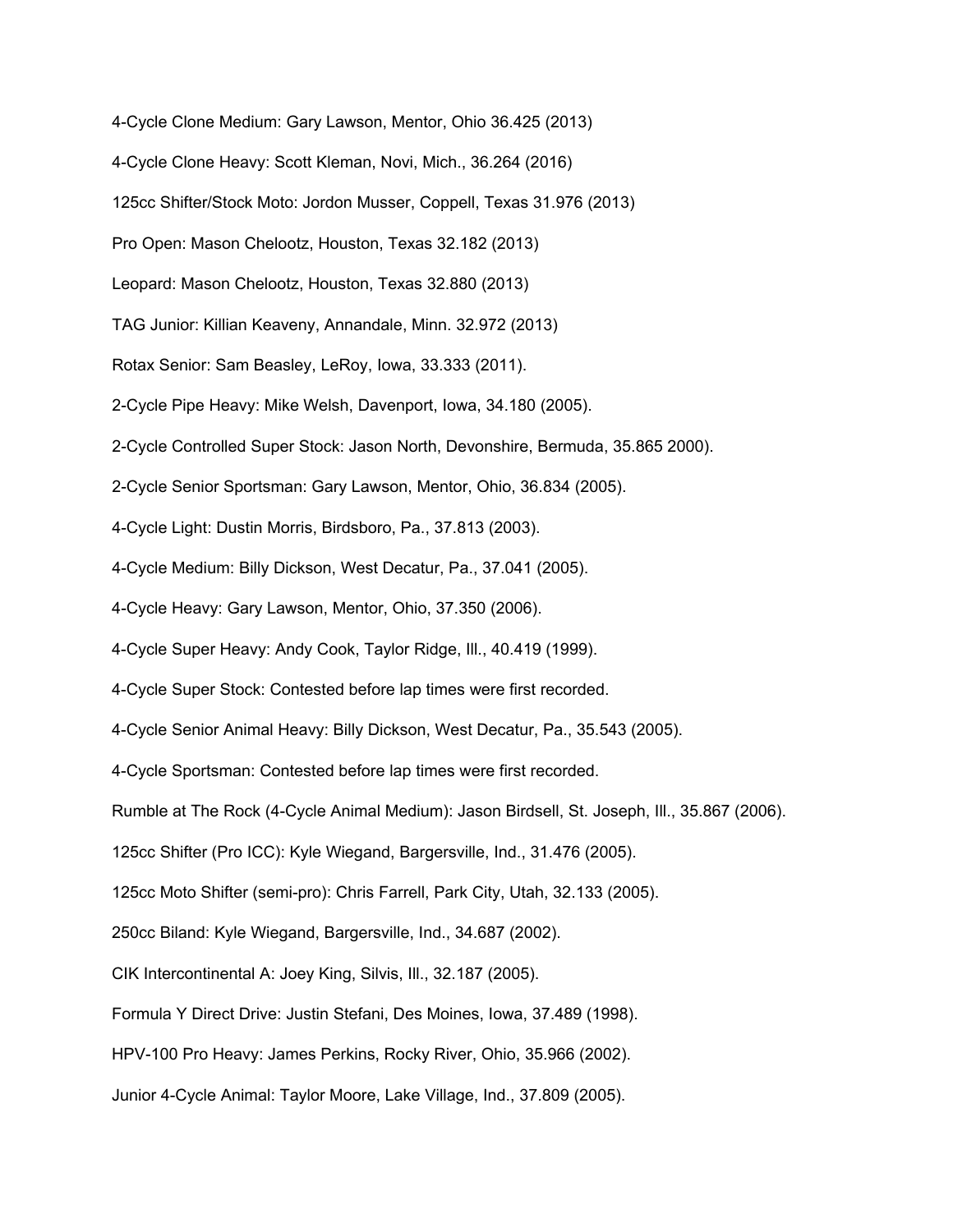Junior 4-Cycle: Tim Goettsch, Bettendorf, Iowa, 39.788 (2003).

Rotax Junior: Bristol Gunderson, Seabrook, Tex., 34.007 (2010).

North American Street Championship (ICC/KZ2): Kyle Wiegand, Bargersville, Ind., 31.176 (2006).

Rotax Masters: John Dixon, Evansville, Ind., 35.073 (2009).

TAG SuperPro: Johnny Johnson, Marshalltown, Iowa, 33.210 (2008).

Tom Argy Junior Sportsman: Sam Beasley, LeRoy, Iowa, 37.089 (2009).

U.S. 820: Contested before lap times were first recorded.

Yamaha Light: Todd Bolton, Bowen, Ill., 35.664 (1999).

Yamaha Medium: Joey King, Silvis, Ill., 33.379 (2005).

## **Rock Island Grand Prix Winners**

## **125cc Open Shifter (Pro/Stock/Open King of Streets)**

- '21: Andrew Budjoso, Girard, Ohio
- '20: No races
- '19: Race Liberante, Sewickley, Pa.
- '18: Rory Van de Steuer, Chesapeake City, Md.
- '17: Austin Wilkins, Wylie, Texas (2 races)
- '16: Remo Ruscitti, Burnaby, BC, Canada
- '15: Josh Lane, Pingree Grove, Ill. (Open shifter)
- '14: Connor Iseli, Lone Oak, Tex.
- '13, '12 & '09: Jordon Musser, Coppell, Tex.
- '11: Derek Crockett, Cahokia, Ill.
- '06, '01, '00, '98 & '94: Alan Rudolph, Gilbert, Ariz.
- '10,'05 & '04: Kyle Weigand, Bargersville, Ind.
- '03: Bobby Wilson, Dousman, Wis.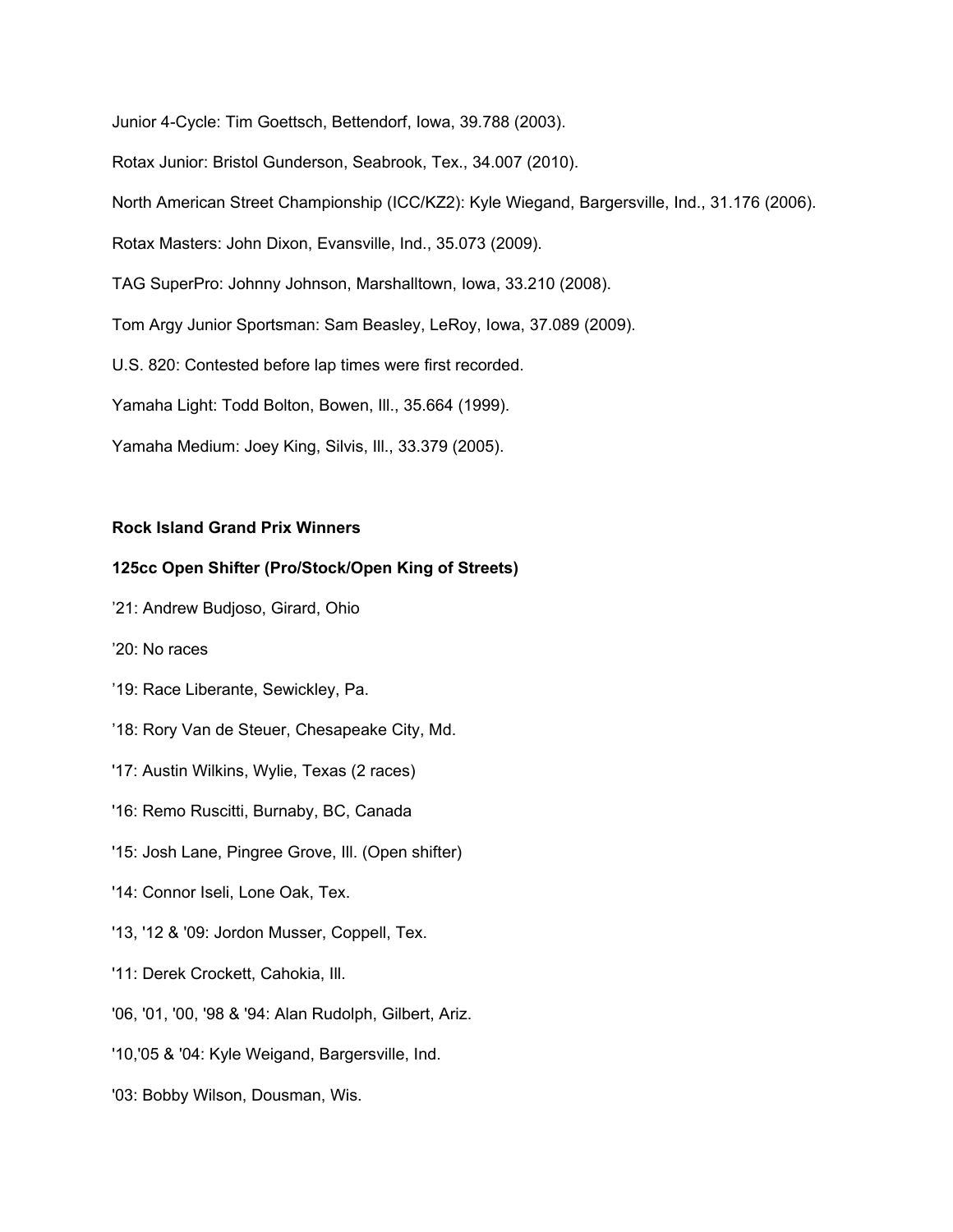'02: Scott Speed, San Dimas, Cal.

'99: A.J. Whisler, Martin, Ohio

'96: Joey Hand, Elk Grove, Calif.

'95: Mark Barth, Waterford, Mich.

#### **125 Open Shifter**

'21: Austin Wilkins, Wylie, Texas

'20: no races

'19: Race Liberante, Sewickley, Pa.

'18: Rory Van de Steur, Chesapeake City, Md.

'17: Austin Wilkins Wylie, Texas

'16: Remo Ruscitti, Burnaby, BC, Canada

'15: Josh Lane, Pingree Grove, Ill.

'14 &'13: Josh Lane, Lake Ariel, Ill.

'10, '09, '06, '05 & '02: Kyle Wiegand, Bargersville, Ind.

'04 & '03: Alan Rudolph, Gilbert, Ariz.

# **125cc Masters**

'21: Joe Ruch, Fortville, IN

'20: No races

'19: Scott "Skitchy" Barnes, Bermuda

'18: Lance Lane, Algonquin, Ill.

'17: Jordon Musser, Dallas, Texas

'16: Anthony Honeywell, Tulsa, Okla.

'15: Jason Alden, Boston, Mass.

'14,'13&'12: Lance Lane, Algonquin, Ill.

'11: Kurt Mathewson, Carmel, Ind.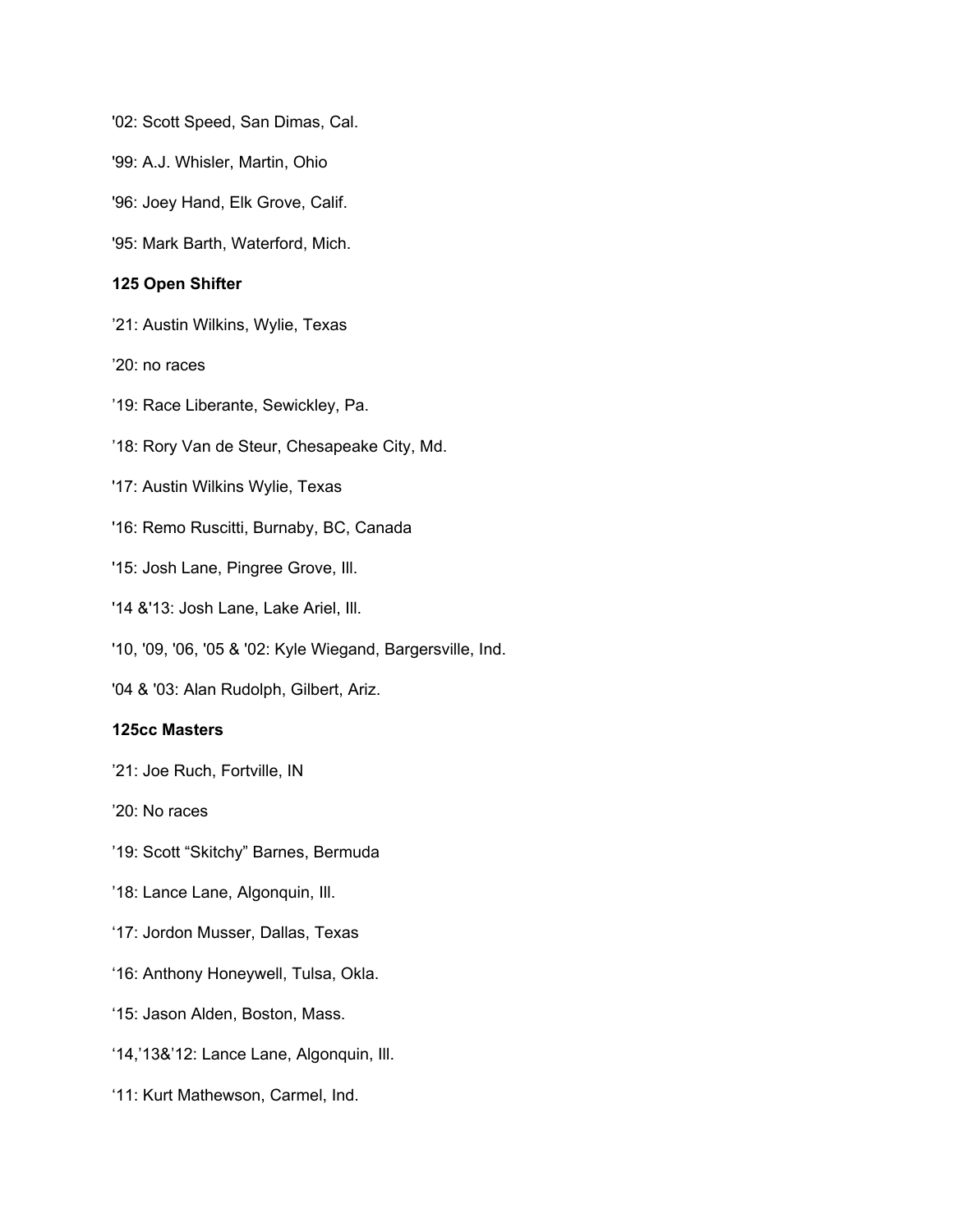- '10: Chris Enderlein, St. Paul, Minn.
- '09: Kurt Mathewson, Indianapolis, Ind.
- '08: Collin Lynn, Melissa, Tex.
- '07: Voytek Burdzy, Poland/Schiller Park, Ill.
- '06: Dan Roe, Minnetonka, Minn.
- '05: Bonnier Mouton, Irvine, Cal.
- '04: Bonnier Moulton, Irvine, Cal.
- '03 & '02: John Kindhart, Lake Dallas, Tex.

#### **Briggs & Stratton 206 Medium**

- '21: Tony Neilson, Delmar, Iowa (1); Mike Gabriel, Bolingbrook, Ill. (2)
- '20: No races
- '19: Gary Lawson, Greenfield, Ind.
- '18: Riley Scott, Quincy, Ill. (both races)
- '17: Tony Neilson, Delmar, Iowa
- '16: Cal Stewart, South Beloit, Ill.
- '15 & '14: Tony Neilson, Delmar, Iowa
- '13: Gary Lawson, Mentor, Ohio
- '12: Connor Lund, Davis, Ill.

## **Briggs & Stratton 206 Heavy**

- '21: Race Liberante, Sewickey, Pa. (1); Michael Dittmer, Davenport, Iowa (2)
- '20: No races
- '19: Gary Lawson, Greenfield, Ind. & Tony Neilson, Delmar, Iowa
- '18: Cal Stewart, Concord, NC & Michael Welsh, Davenport, Iowa
- '17: Cal Stewart, Concord, NC & Tony Neilson, Delmar, Iowa
- '16: Cal Stewart, South Beloit, Ill. (2 races)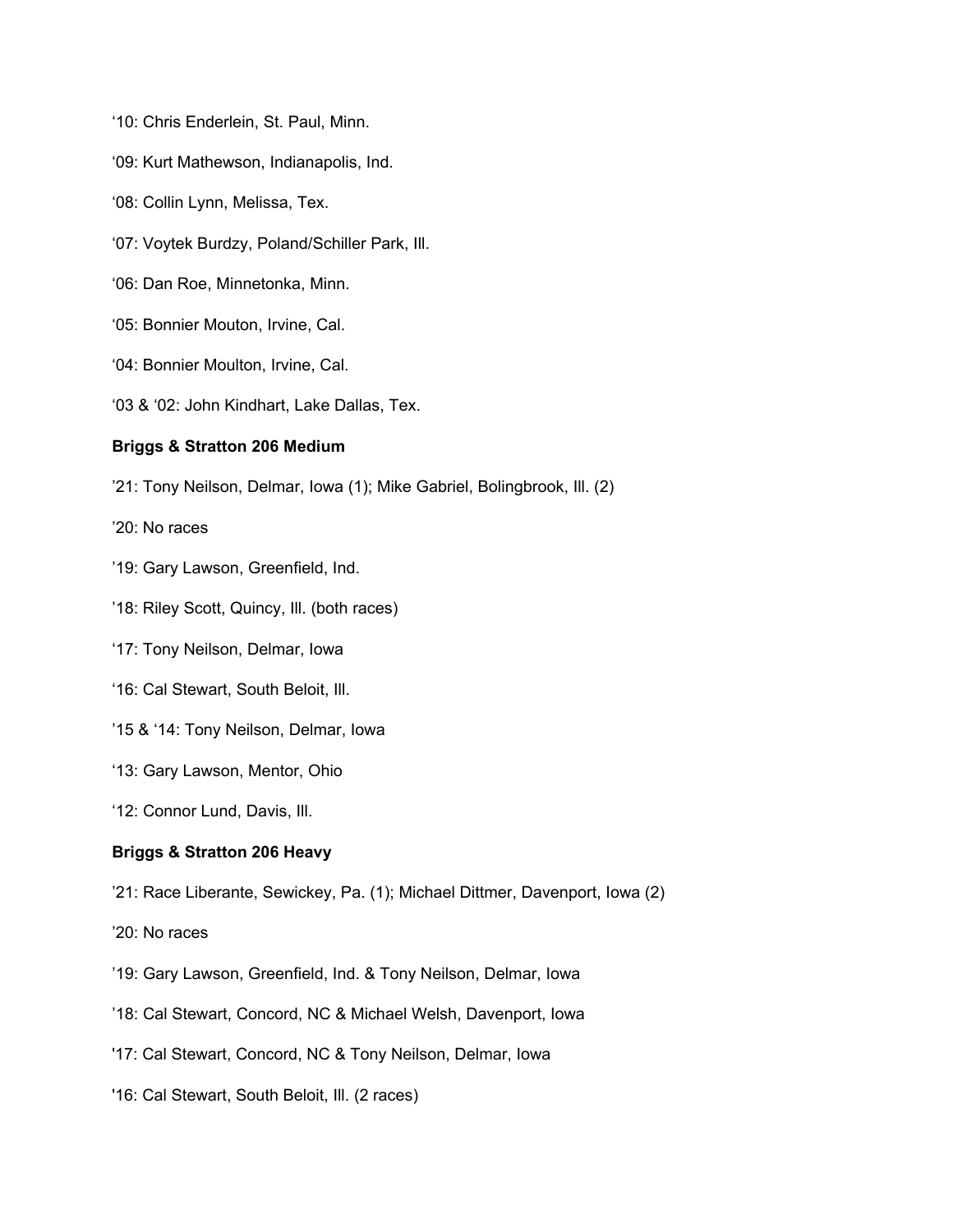- '15: Tony Neilson, Delmar, Iowa (2 races)
- '14: Connor Lund, Greenwood, Ind.
- '13: Gary Lawson, Mentor, Ohio

## **Briggs & Stratton 206 Masters**

- '21: Jeff Dolian, Frisco, Texas
- '20: No races
- '19: Gary Lawson, Greenfield, Ind.
- '18: Jeff Scott, Quincy, Ill.
- '17, '16, '15, '14: Tony Neilson, Delmar, Iowa

# **Margay Ignite Senior**

- '21: Ashton Wheeler, Donahue, Iowa (1); Scott "Skitchy" Barnes, Bermuda (2)
- '20: No races
- '19: Evan Stamer, Glen Carbon, Ill.
- '18: Scott "Skitchy' Barnes, Bermuda
- '17: Jordan Bernloehr, Lakeville, Minn.
- '16: Jeffrey Dolian, Plano, Texas
- '15: Jeremy Remick, St. Peters, Mo.

#### **Margay Ignite Masters**

- '21: Tony Neilson, Delmar, Iowa
- '20: No races
- '19: Tony Neilson, Delmar, Iowa
- '18 & '17: Pete Vetter, Arnold, Mo.

#### **Vintage Open**

- '21: Nathan Hamilton, Ursa, Ill.
- .20: No races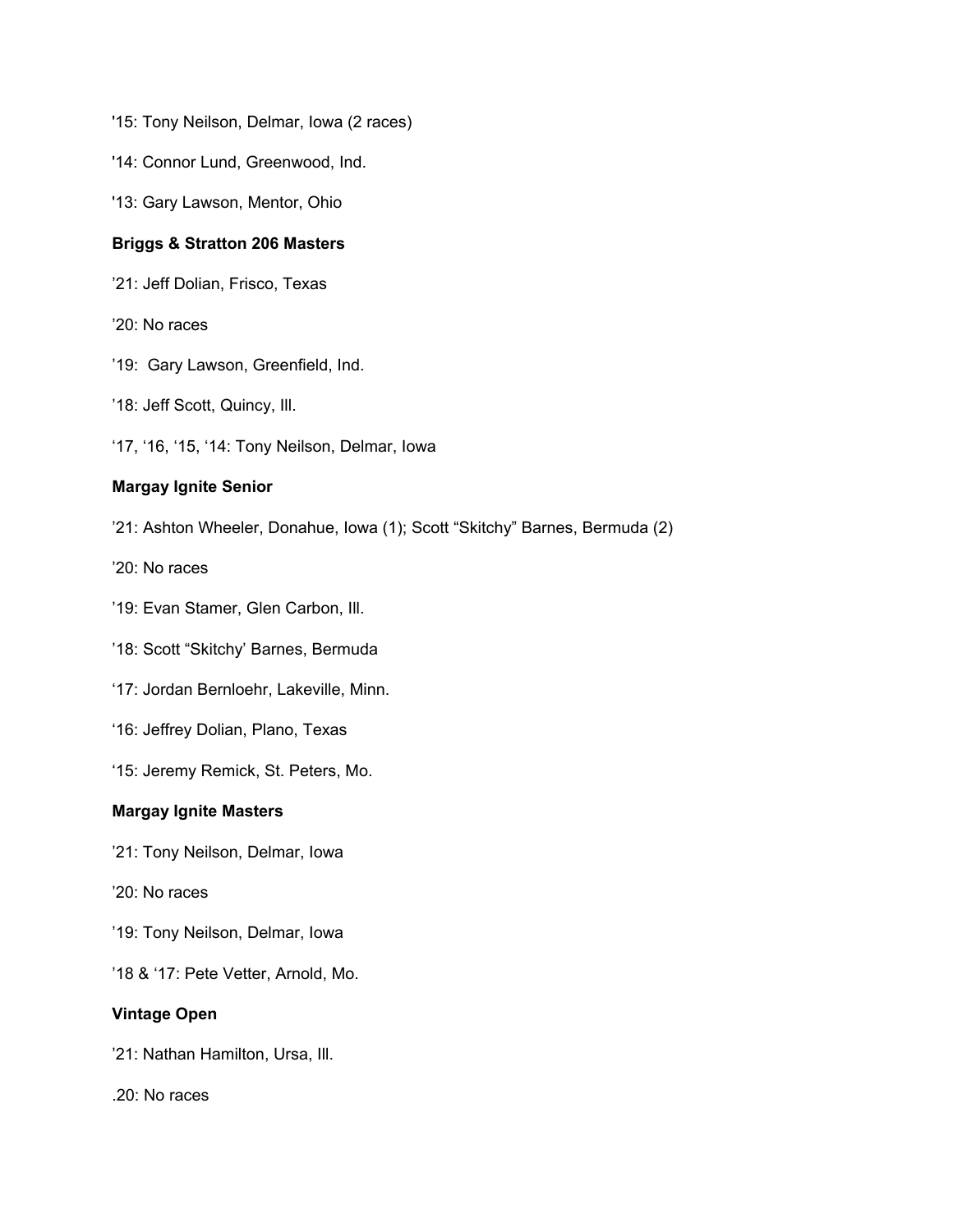- '19: Shawn Welte, Analaska, Wis.
- '18: Dave Fisher, Milan, Ill.
- '17: Josh Fisher, Rock Island, Ill.
- '16: Jerry Nagel, Napoleon, Ohio
- '15: Brandon Cather, Rock Island, Ill.

## **Vintage Sportsman**

- '21: Dave Fisher, Milan, Ill.
- '20: No races
- '19: Marty Westen, Washington, Iowa
- '18: Shawn Welte, Oskalaska, Wis.
- '17: Kirk Gustafson, Moline, Ill.
- '16: Randy Duncalf, Taylor Ridge, Ill.

## **Vintage Mac**

- '21: Tom Day, Galesburg, Ill.
- '20: No races
- '19: Dave Fisher, Milan, Ill.
- '18: Ken Woolridge, Urbana, Ill.
- '17, '16: Tom Day, Galesburg, Ill.
- ---------- Classes No Longer Run ----------------

# **TAG Senior/ TAG SuperPro**

- '19: Austin Wilkins, Wylie, Tex.
- '18: Did not run
- '17: Cal Stewart, Concord, NC
- '16: Remo Ruscitti, Burnaby, BC, Canada
- '15: Scott Hargrove, Surrey, BC, Canada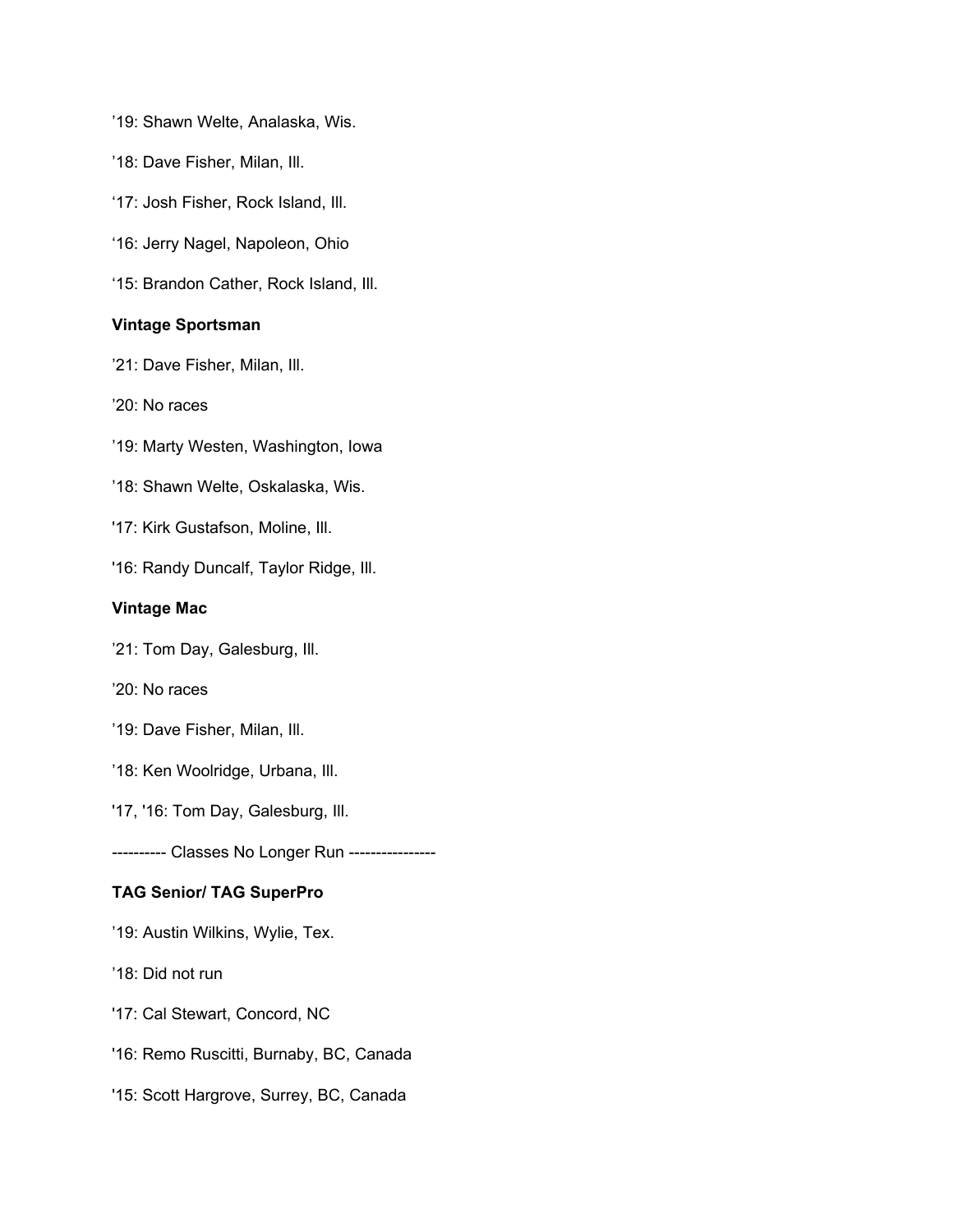- '14: Colton Aldridge, Indianapolis, Ind.
- '13: Cory Cacciavillani, Canada
- '12: Mason Chelootz, Houston, Texas
- '11 & '10: Sam Beasley, LeRoy, Iowa
- '09 & '08: Michele Bumgarner, Philippines
- '08: Johnny Johnson, Marshalltown, Iowa
- '07 & '05: Caleb Loniewski, Michigan City, Ind.
- '06: Martin Pierce, England
- '04: Jim Cassi, Minneapolis, Minn.
- '03: Matt Champagne, Ontario, Canada

## **TAG Masters**

'17, '16 & '15: Anthony Honeywell, Tulsa, Okla.

- '14: Shane Wells, Coal Valley, Ill.
- '13& '12: Brian McHattie, Youngstown, Ohio
- '11& '06: John Dixon, Evansville, Ind.
- '10 & '04: Mack McCormack, Athens, Ala.
- '09 & '08: Scott Hamble, Indianapolis, Ind.
- '07: Brian McHattie, Youngstown, Ohio
- '05: Aaron Combs, San Marcos, Cal.
- '03: Mike Combs, Sheridan, Ill.

#### **Yamaha Heavy (was Super Spts. Heavy,Super Can Heavy)**

- '19: Gage Rucker, Edwardsville, Ill. & Pete Vetter, Arnold, Mo.
- '18: Morgan Schuler, DeWitt, Iowa (both classes)
- '17: Tim Goettsch, Bettendorf, Iowa & Cal Stewart, Concord, NC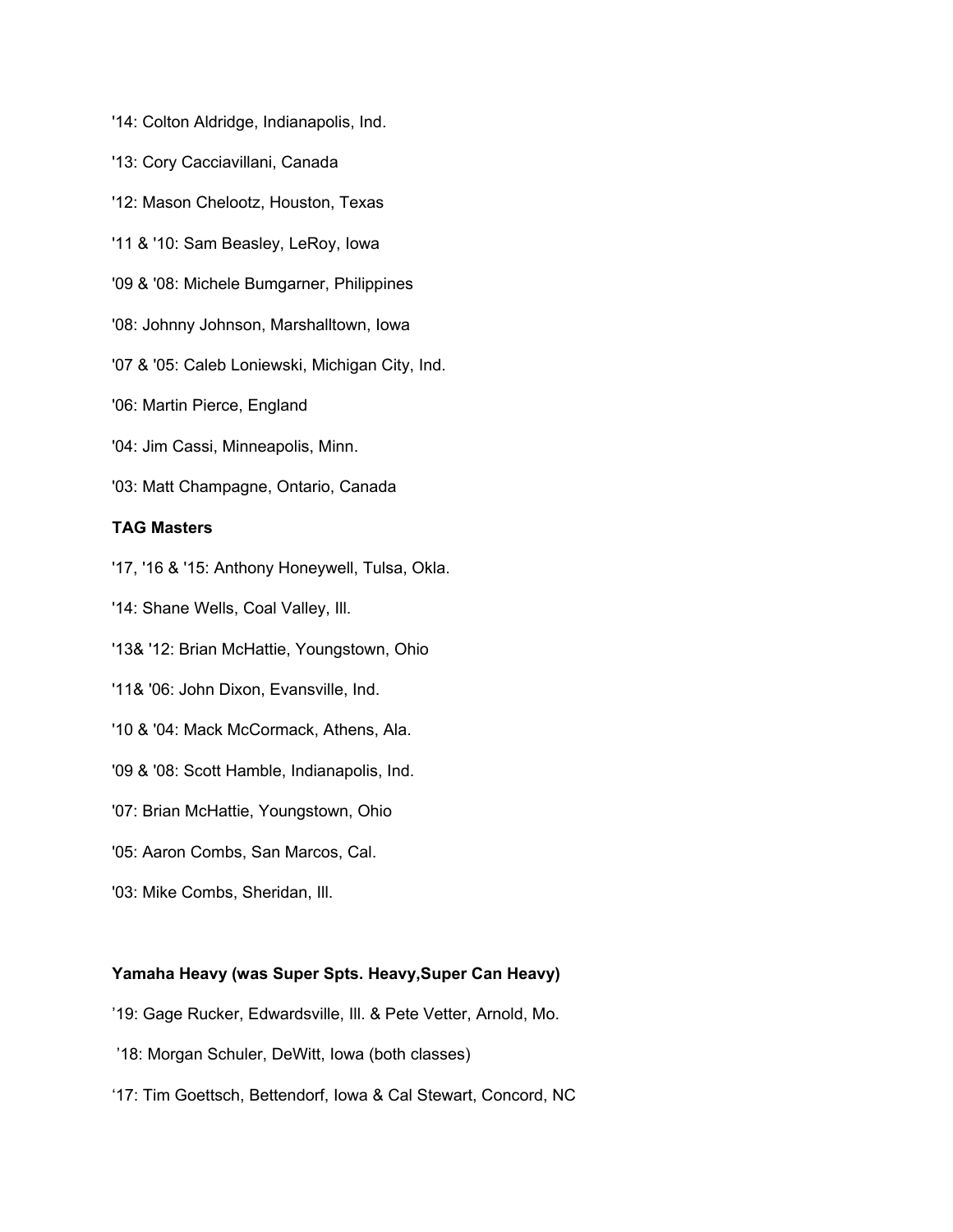- '16: Tony Neilson, Delmar, Iowa & Cal Stewart, South Beloit, Ill.
- '15: Tim Goettsch, Bettendorf, Iowa & Tony Neilson, Delmar, Iowa
- '14 & '12: Tony Jump, DeKalb, Ill.
- '13, '09,'08,'07,'06: Michael Dittmer, Davenport, Iowa
- '11 & '10: Gary Lawson, Mentor, Ohio

## **Yamaha Medium (was Super Spts. Medium; Super Can Medium)**

- '19: Tim Goettsch, Bettendorf, Iowa
- '18: Tim Goettsch, Bettendorf, Iowa
- '17: Tim Goettsch, Bettendorf, Iowa
- '16: Cal Stewart, South Beloit, Ill.
- '15: Tony Neilson, Delmar, Iowa
- '14,'09 & '06: Tim Goettsch, Bettendorf, Iowa
- '13: Tony Neilson, Delmar, Iowa
- '12: William McLaughlin, Mooresville, Ind.
- '11: Caleb Loniewski, Michigan City, Ind.
- '10,'08,'07,'05,'03: Gary Lawson, Mentor, Ohio
- '04 & '00: Mike Welsh, Davenport, Iowa
- '02 & '99: Todd Bolton, Camp Point, Ill.
- '01 & '98: Jason Birdsell, St. Joseph, Ill.
- '96: Eric Jones, Granger, Iowa
- '95: Kevin Snyder, Taylorville, Ill.

#### **Briggs & Stratton Heavy/CIK bodywork**

'19: Evan Stamer, Glan Carbon, Ill.

#### **Margay Ignite Junior**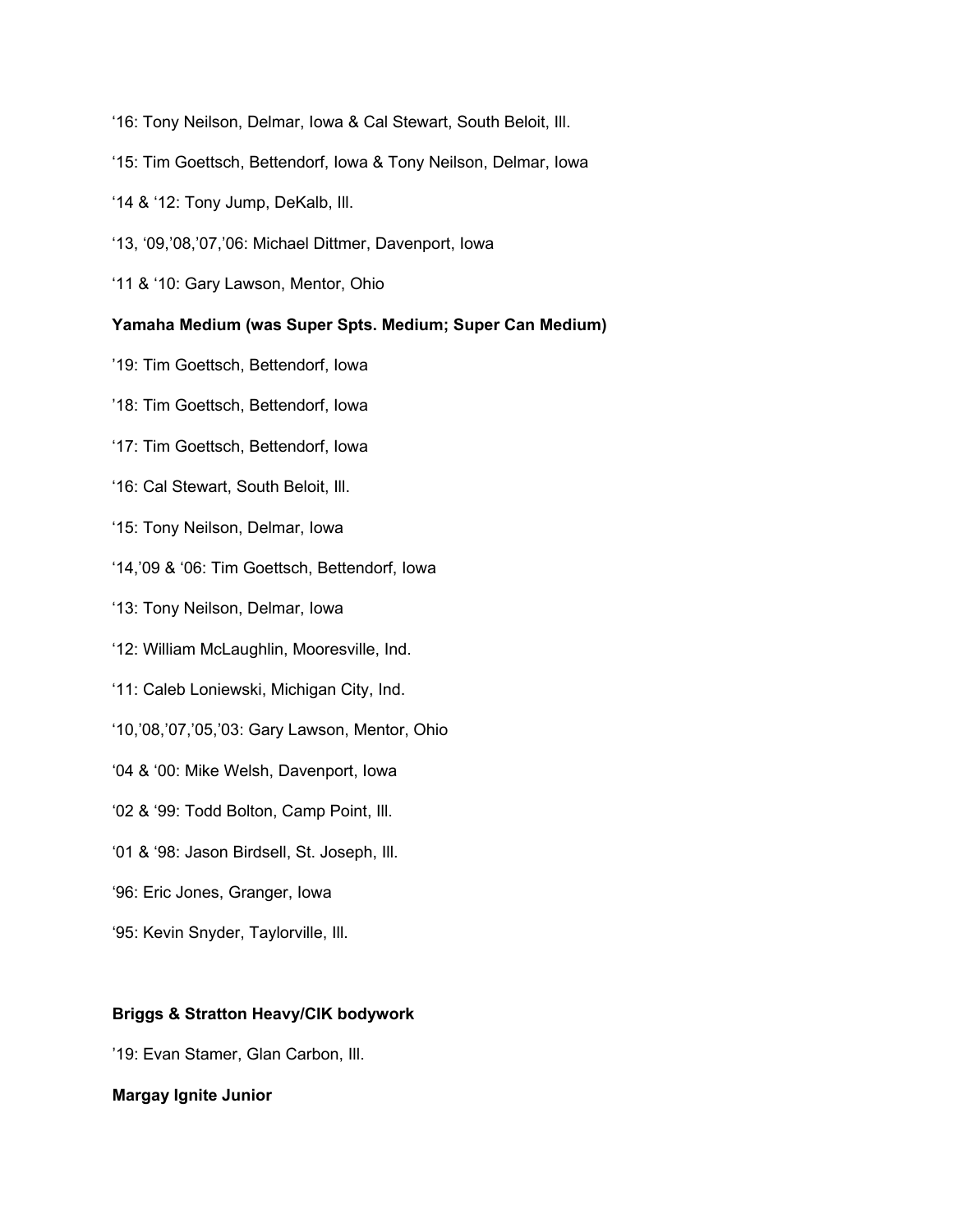'18: Jacob Bolen, Leland, Ill.

'17: Spike Hohlbecker, St. Louis, Mo.

'16: Ashton Wheeler, Donahue, Iowa

### **80cc Shifter**

'18: Devon Smith-Harden, Nashville, Ind.

- '17: Joe Ruch, McCordsville, Ind.
- '16: Josh Lane, Pingree Grove, Ill.
- '02: Chris Jackson, Tuttle, Okla.
- '01: Jacob Pierson, Bellvue, Col.
- '00: Dan Roe, Minnetonka, Minn.
- '99: Jason King, Maple Grove, Minn.

# **4-cycle Clone Medium**

- '14: Michael Dittmer, Davenport, Iowa
- '13: Gary Lawson, Mentor, Ohio
- '12: Jesse Clossey, Janesville, Wis.
- '11& '10: Travis DeVriendt, Sherrard, Ill.

# **4-cycle Clone Heavy**

- '15: Matt Pewe, Davenport, Iowa
- '13: Michael Dittmer, Davenport, Iowa
- '13: Gary Lawson, Mentor, Ohio
- '12: Connor Lund, Davis, Ill.
- '11: Leo Carr, Bettendorf, Iowa

#### **Leopard**

- '14 & '13: Alex Nowyse, Adel, Iowa
- '12: Cory Cacciavillani, Leamington, Ont. Canada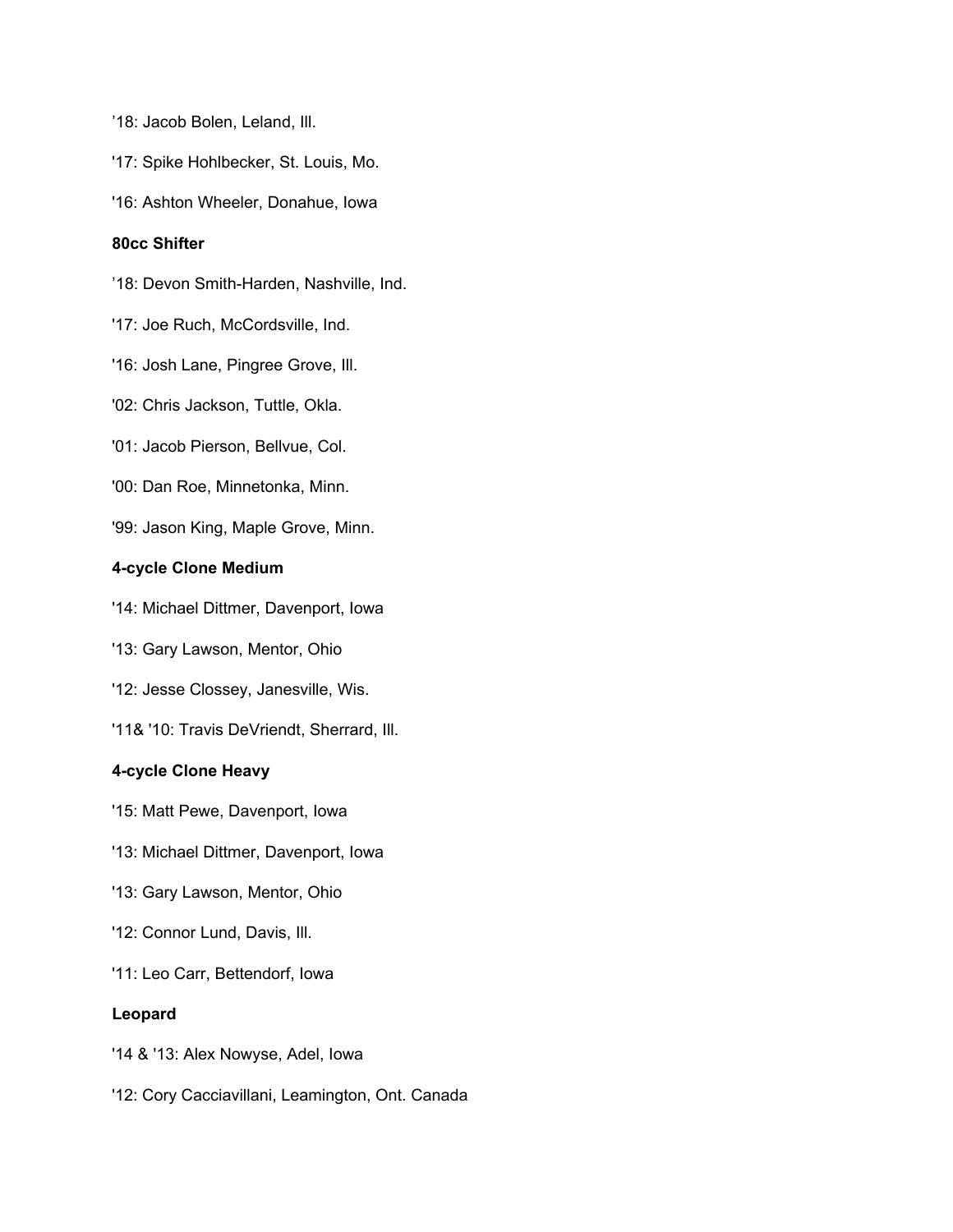- '11: Michael Politis, Brooklyn, N.Y.
- '10: Phil DeLaO, Peoria, Ariz.
- '09: Caleb Loniewski, Michigan City, Ind.

## **TAG Junior**

- '13: Killian Keaveny, Annandale, Minn.
- '12: Dustin Stross, Ft. Myers, Fl.
- '11: Chase Jones, Greenwood, Ind.
- '10: Alec Udell, Angleton, Tex.
- '09: Austin Self, Austin, Tex.

# **Pro Open**

'13& '12: Caleb Loniewski, Michigan City, Ind.

'11: Mike Giessen, St. Louis, Mo.

# **Rotax Senior**

- '12: Mason Chelootz. Houston, Texas
- '11: Sam Beasley, LeRoy, Iowa
- '10: Phil DeLaO, Peoria, Ariz.
- '09: Justin de Sa, Ottawa, Canada
- '02: Jordon Musser, Coppell, Tex.
- '01: Tim Lobaugh, Baroda, Mich.
- '00: Kyle Wiegand, Bargersville, Ind.

# **Rotax Junior**

- '11: Logan Bearden, Leander, Texas
- '10: Alec Udell, Angleton, Tex.

#### **Komet Senior (was Yamaha Heavy, 2-cycle Pipe Heavy)**

'12: Tony Neilson, Delmar, Iowa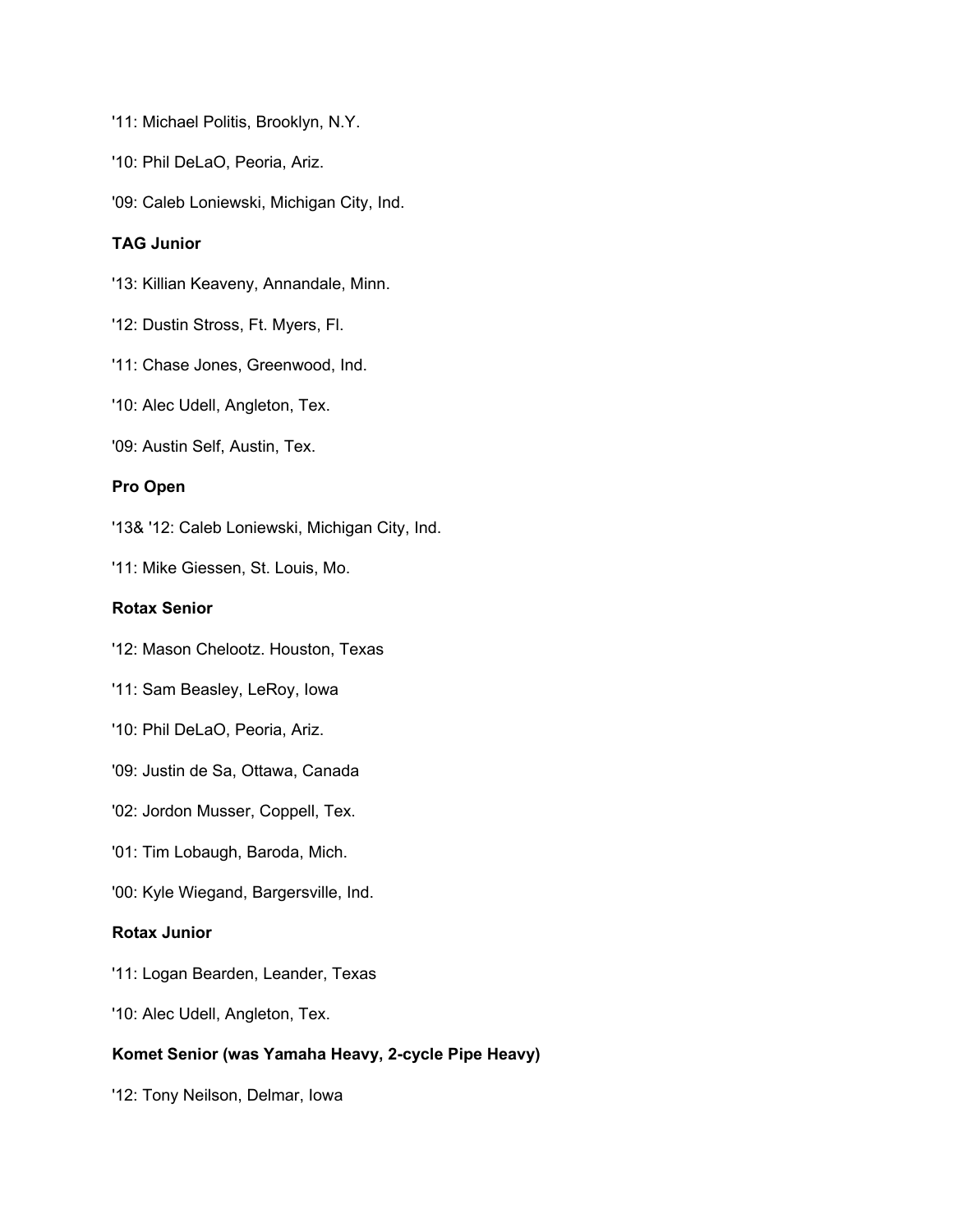'11: Brandon Cather, Rock Island, Ill.

'10: Drake Ostrom, Moline, Ill.

'09, '08 & '05: Tim Goettsch, Bettendorf, Iowa;

'07 & '06: Tony Neilson, Delmar, Iowa

'04: Michael Welsh, Davenport, Iowa

'03, '00 & '99: Todd Bolton, Bowen, Ill.

'02: Jacob Otto, Marshalltown, Iowa

'01 & '94: Scott Evans, Des Moines, Iowa

'98 & '96: Michael Bailliez, Glasford, Ill.

'95: Jarrod Whitledge, Henderson, Ky.

#### **Animal Heavy**

'10, '09, '08, '07, '06: Gary Lawson, Mentor, Ohio

#### **Animal Medium (Rumble at The Rock)**

'10 & '09: Gary Lawson. Mentor, Ohio

'08: Steven Kilsdonk, Middleton, Wis.

'07: Scott Kleman, Farmington, Mich.

'06: Travis DeVriendt, Sherrard, Ill.

#### **2-cycle Super Sportsman (Medium)**

'06: Tim Goettsch, Bettendorf, Iowa

'05: Gary Lawson, Mentor, Ohio

'04 & '00: Michael Welsh, Davenport, Iowa

'03: Gary Lawson, Mentor, Ohio

'02 & '99: Todd Bolton, Camp Point, Ill.

'01 & '98: Jason Birdsell, St. Joseph, Ill.

'96: Eric Jones, Granger, Iowa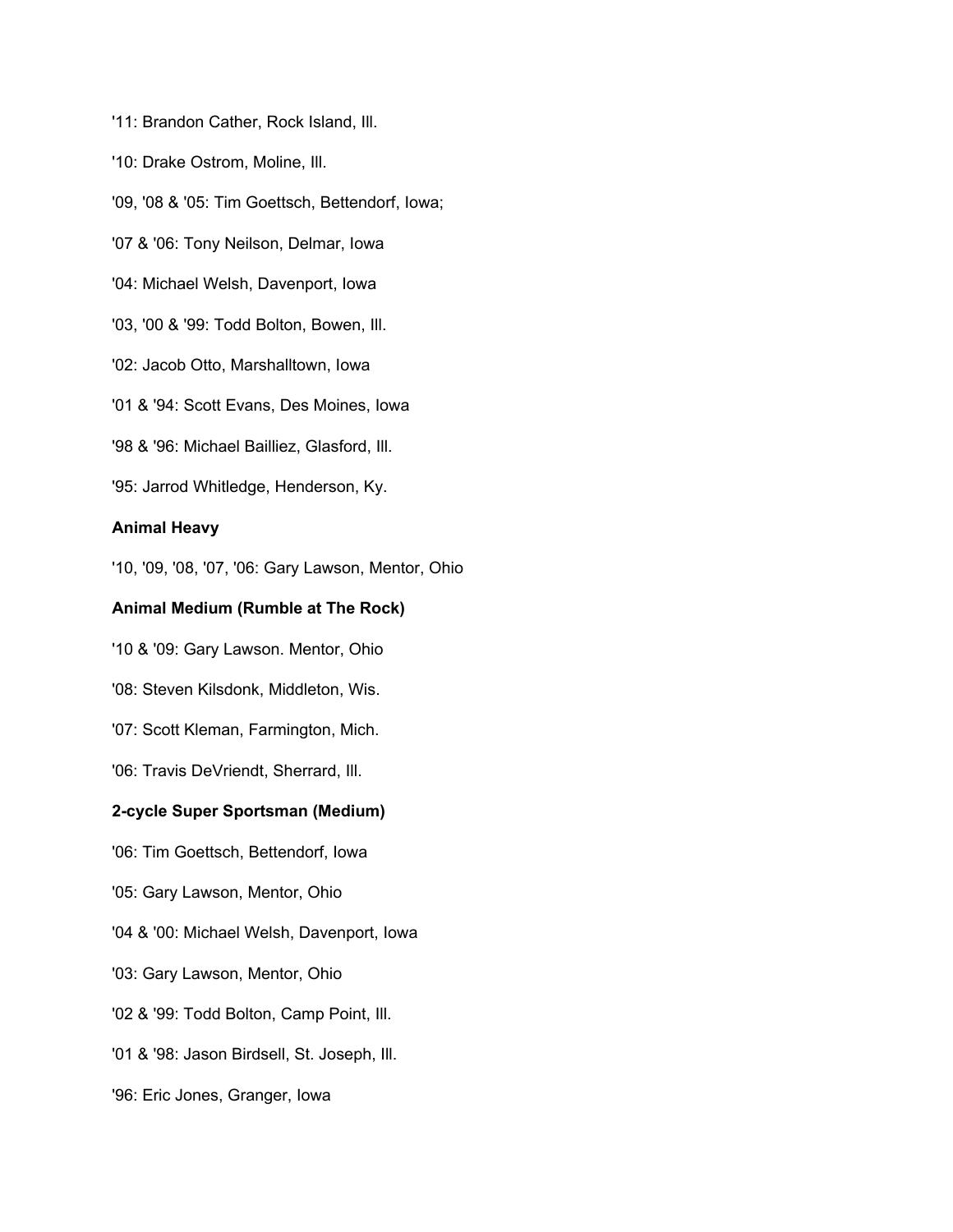'95: Kevin Snyder, Taylorville, Ill. **125cc Shifter (Semi-Pro/Moto)** '06: Kyle Krueger, Bonney Lake, Wash. '05 & '03: Rob Pretts, North Branch, Minn. '04 & '01: Dan Roe, Cokato, Minn. '02: Nelson Phillippe, France. '00: Rob Thurman, Clayton, Cal. **Yamaha Medium** '07, '04 & '01: Michael Welsh, Davenport, Iowa '06: Christopher Larson, Trinity, Fl. '05: Joey King, Silvis, Ill. '03: Todd Bolton, Bowen, Ill. '02: Jacob Otto, Marshalltown, Iowa '00: Jason Birdsell, St. Joseph, Ill. '99 & '95: Dan Schmalshof, Adair, Ill. '98: Scott Evans, Des Moines, Iowa '96: Brian Harris, Davenport, Iowa '94: Rick Fulks, Jacksonville, Ill. **2-cycle Junior Sportsman** '12: Killian Keaveny, Annandale, Minn. '09: Sam Beasley, LeRoy, Iowa '08 & '07: Justin Jennings, LeGrange, Mo.

'06: Josh Call, Avon, Ind.

'95: Chris Shearburn, Springfield, Ill.

'94: Dan Schmalshof, Adair, Ill.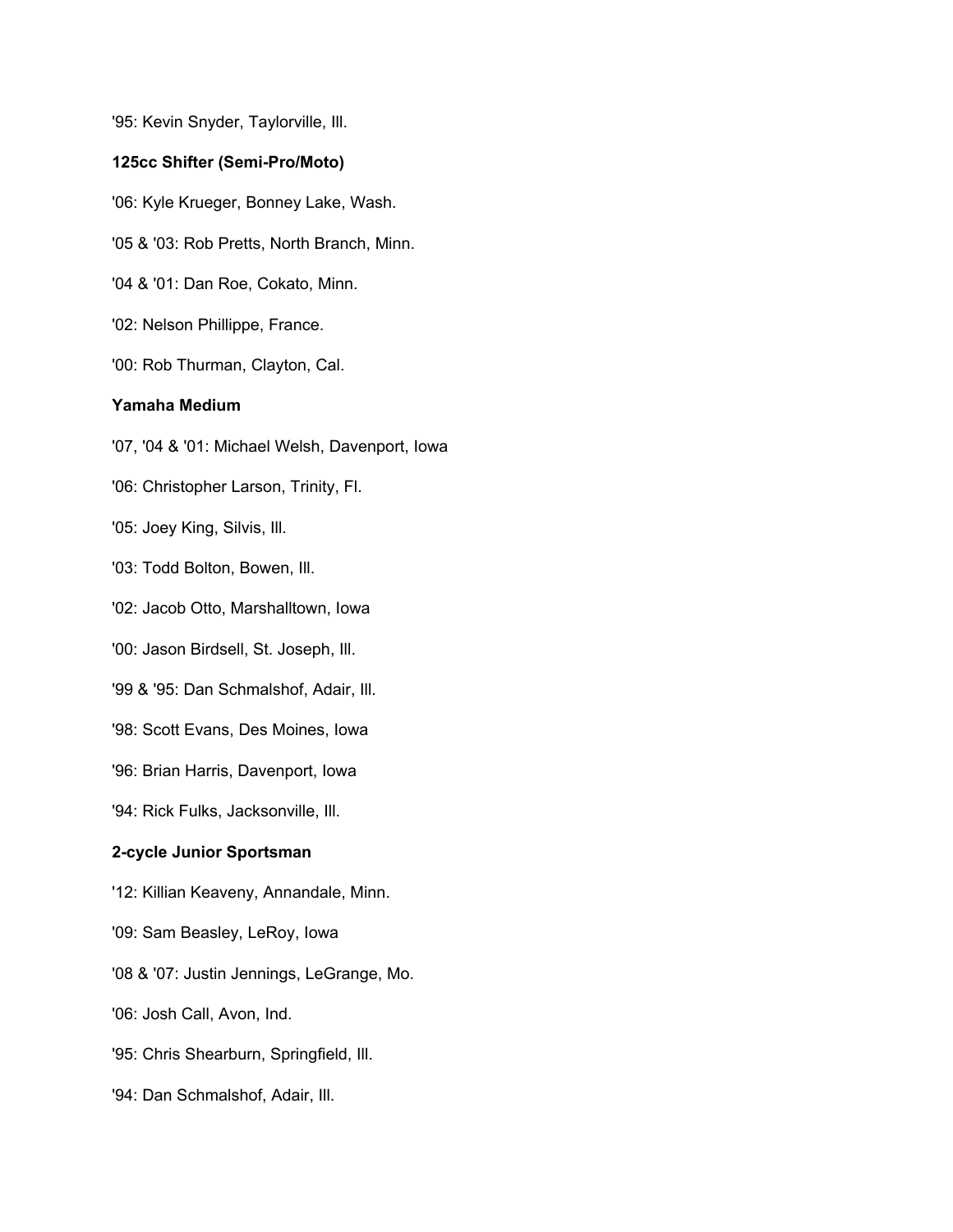## **Intercontinental A**

- '06: Eric Morrow, Indianapolis, Ind.
- '05: Johnny Johnson, Marshalltown, Iowa
- '04: Not run
- '03: Sean Israel, Fayetteville, Ga.

## **4-Cycle Heavy (Raptor)**

- '07: Travis DeVriendt, Sherrard, Ill.
- '05 & '03: Billy Dickson, West Decatur, Pa.
- '06 & '04: Gary Lawson, Mentor, Ohio
- '02: Eric Garland, Terre Haute, Ind.
- '01: Mike Guerity, Charlotte, N.C.
- '00: Rod Stewart, Jacksonville, Ill.
- '99: Dan Newell, Des Moines, Iowa
- '98: Matt Riggs, Pevly, Mo.
- '96: Brian Smith, Evansville, Ind.
- '95: Brent Smith, Indianapolis, Ind.
- '94: Todd Lamb, Clawson, Mich.

# **Junior Animal**

- '05: Taylor Moore, Lake Village, Ind.
- '04: Zachary Linsell, Wind Gap, Pa.

# **Junior 4-Cycle (Raptor)**

- '03 Ritchie Kuhn, Mentor, Ohio
- '02: Tim Goettsch, Bettendorf, Iowa
- '01: Joe King, Silvis, Ill.
- '00: Michael Dittmer, Davenport, Iowa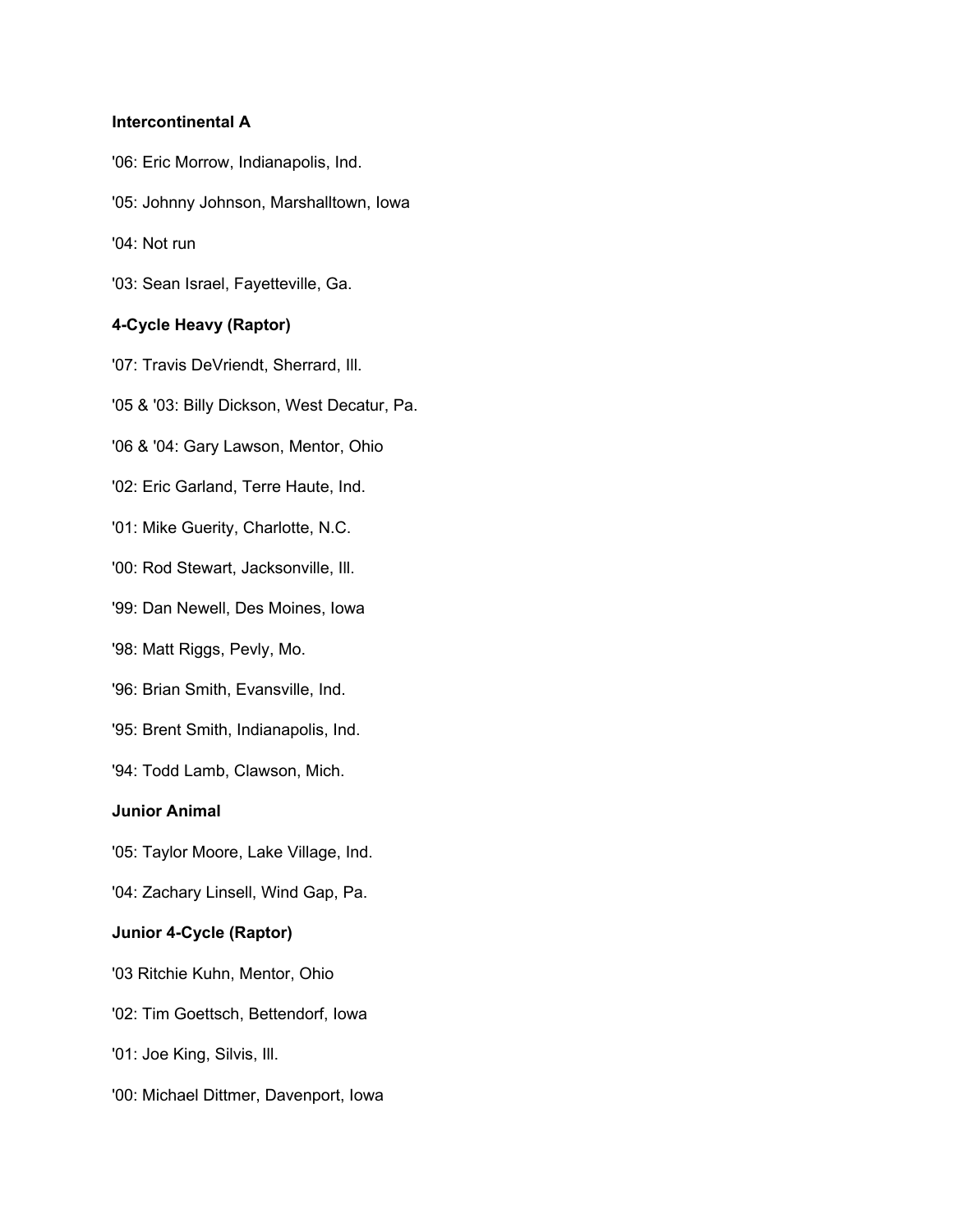'95: Chris Shearburn, Springfield, Ill.

'94: Brian Lay, Millbury, Ohio.

# **4-Cycle Light**

'03: A.J. Lane, Carleton, Mich.

'02: Dustin Morris, Birdsboro, Pa.

'01 & '99: Rod Stewart, Jacksonville, Ill.

'00 & '94: Ryan Cassity, Mt. Zion, Ill.

'98: Jason Birdsell, St. Joseph, Ill.

'95 & '96: Brent Smith, Indianapolis, Ind.

# **4-Cycle Medium**

'05: Billy Dickson, West Decatur, Pa.

'04: Scott Kleman, Northville, Mich.

'03: Gary Lawson, Mentor, Ohio

'02 & '01: Chris Harding, Ft. Wayne, Ind.

'00: Justin Gumley, Colts Neck, N.J.

'99 & '98: Jason Birdsell, St. Joseph, Ill.

'96: Eric Jones, Granger, Iowa

'95: Brian Smith, Evansville, Ind.

'94: Brent Smith, Indianapolis, Ind.

# **2-Cycle Controlled Super Stock**

'01 & '00: Jason North, Devonshire, Bermuda

'99: Chris Russo, Louisville, Ky.

'98 & '96: Jason Birdsell, St. Joseph, Ill.

'95: Scott Evans, Des Moines, Iowa

'94: Scott Evans (heavy); Aaron Anderson, Rockford, Ill. (light).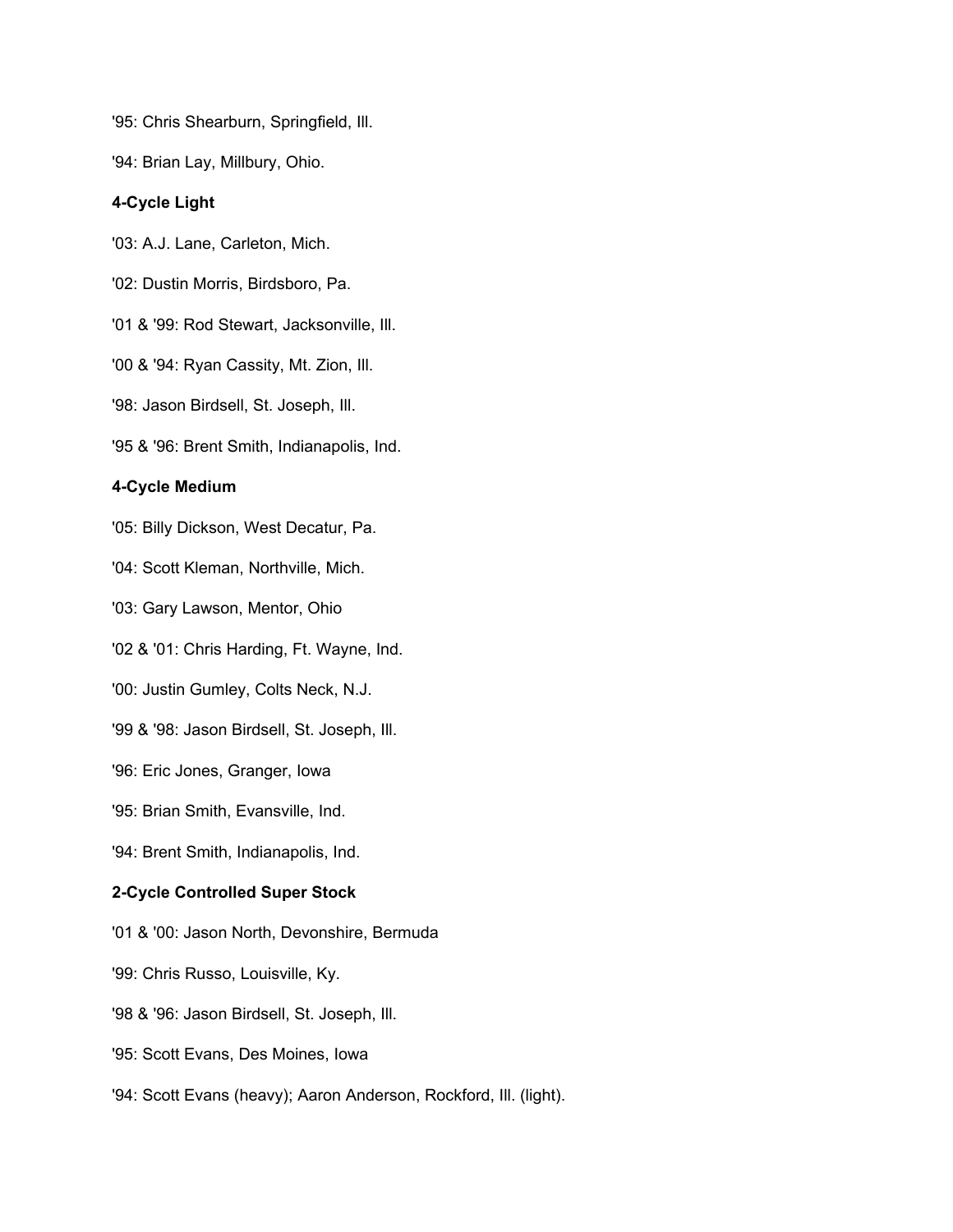## **Yamaha Light**

'00 Mike Welsh, Davenport, Iowa;

'99: Dan Schmalshof, Adair, Ill.

'98: Michael Bailliez, Glasford, Ill.

'96: Jason Birdsell, St. Joseph, Ill.

'95: Dan Schmalshof, Adair, Ill.

'94: Scott Sellergren, Elk Grove, Ill.

# **4-cycle Super Heavy:**

'99: Michael Worobey, Chicago, Ill.

'98: Andy Cook, Taylor Ridge, Ill.

## **Formula Y Direct Drive**

'98: Travis Porter, Rock Island, Ill.

# **4-cycle Super Stock**

'95: Rod Stewart, Jacksonville, Ill.

#### **4-cycle Sportsman**

'96: (4-Cycle Box Stock) Eric Jones, Granger, Iowa;

'95: Chris Mudd, Kirksville, Mo.

## **U.S. 820**

'96: J.D. Gunn, Gary, Ind.

# **HPV-100 Pro Heavy**

'02 & '01: Todd Bolton, Camp Lake, Ill.

# **2-cycle Sr. Sportsman**

'05 & '03: Gary Lawson, Mentor, Ohio

'04: Cory Reeves, Franklin, Wis.

'02 & '99: Scott Evans, Des Moines, Iowa